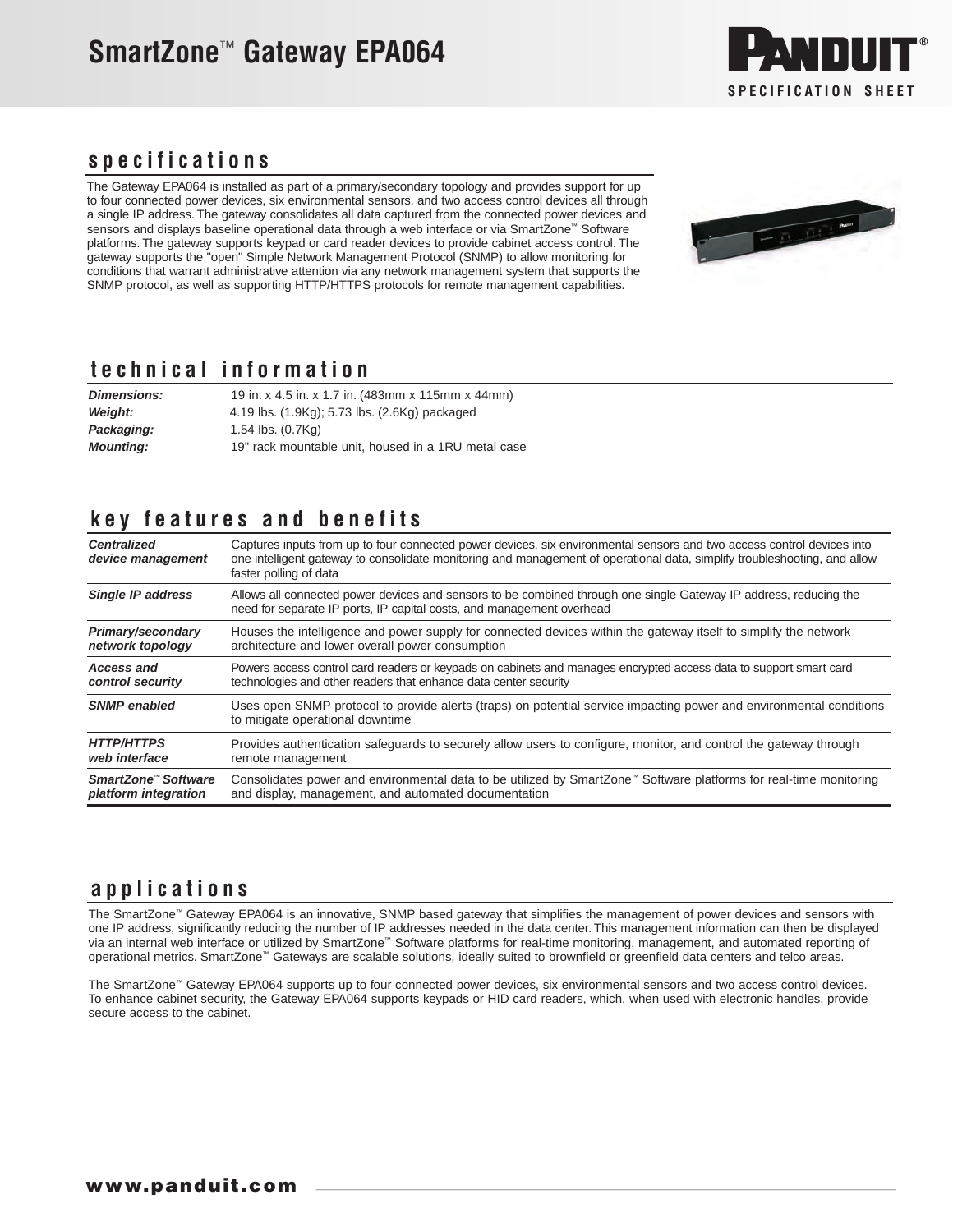# **SmartZone**™ **Gateway EPA064**

## **Gateway EPA064 test data**

| <b>Power Supply</b>                                                |                                                                                                                    |
|--------------------------------------------------------------------|--------------------------------------------------------------------------------------------------------------------|
| Input Power                                                        | 100~240 VAC                                                                                                        |
| Input Connector                                                    | 1 x IEC C14 Inlet                                                                                                  |
| Power Consumption                                                  | (Max.) 40W                                                                                                         |
| <b>Additional Information</b>                                      | <b>Isolated Supply</b>                                                                                             |
| <b>Internal PSU</b>                                                | Single                                                                                                             |
| Factory Build Option                                               | Dual                                                                                                               |
| <b>Operating Environment</b>                                       |                                                                                                                    |
| <b>Operating Temperature</b>                                       | 32°F to 113°F (0°C to 45°C)                                                                                        |
| Storage Temperature                                                | 14°F to 158°F (-10°C to 70°C)                                                                                      |
| <b>Operating Humidity</b>                                          | 15% to 85% RH                                                                                                      |
| <b>Storage Humidity</b>                                            | 5% to 90% RH                                                                                                       |
| <b>MTBF</b>                                                        | >100,000 Hrs.                                                                                                      |
| <b>Connectivity and Networking</b>                                 |                                                                                                                    |
| Network Type                                                       | Ethernet (802.3u)                                                                                                  |
| <b>Network Connection</b>                                          | <b>RJ45</b>                                                                                                        |
| <b>Link Speeds</b>                                                 | 10/100 Mbps with auto negotiation                                                                                  |
| <b>Network Indications</b>                                         | Connection LED (Green); Network Speed LED (Yellow)                                                                 |
| <b>Sensors</b>                                                     |                                                                                                                    |
| Number of Inputs                                                   | 6 sensor inputs                                                                                                    |
| Input Connector                                                    | 8-way RJ45                                                                                                         |
| <b>Parameters Monitored</b>                                        | Temperature, humidity, smoke, door contact, shock, water, PIR, airflow sensors, and<br>any 0-10 VDC output sensor  |
| Temperature Monitoring Range                                       | 32°F to 140°F (0°C to 60°C)                                                                                        |
| Temperature Monitoring Accuracy                                    | ±5% Standard Transducer @68°F (20°C)                                                                               |
| Humidity Monitoring Range                                          | 30% to 90% relative humidity                                                                                       |
| Humidity Monitoring Accuracy                                       | ±5% RH @ 77°F (25°C)                                                                                               |
| Analogue Resolution                                                | 12 Bit A/D for analogue inputs                                                                                     |
| <b>Additional Information</b>                                      | Inputs are not isolated; auto detection of supported sensors                                                       |
| <b>Access and Control</b>                                          |                                                                                                                    |
| Access                                                             | 2 ports that support 2x5 Keypad or HID Card Reader                                                                 |
| Control                                                            | 2 relay output ports for controlling flashing beacons, or electronic handles                                       |
| <b>PDU Monitoring and Control</b>                                  |                                                                                                                    |
| Number of Inputs                                                   | 4 inputs for connected power monitoring devices                                                                    |
| PDU In/Out Connector                                               | <b>RJ45</b>                                                                                                        |
| <b>Parameters Monitored</b>                                        | Volts, amps, total kVA, total kWh, total power factor and frequency (dependent on PDU)                             |
| <b>Output Relays</b>                                               |                                                                                                                    |
| Number of Outputs                                                  | 2                                                                                                                  |
| <b>Output Connectors</b>                                           | WeidMuller                                                                                                         |
| <b>Output Connections</b>                                          | Normally Open, Common, Normally Closed                                                                             |
| Maximum Switching                                                  | 48V at 1A (Resistive Load)                                                                                         |
| Additional Information                                             | Outputs one and two offer a 12+ VDC supply fused at one Amp                                                        |
| <b>Monitoring and Configuration</b>                                |                                                                                                                    |
| The following monitoring and configuration methods<br>are provided | Web management interface via HTTP or HTTPS (Secure); configurable SNMP and<br>email alarm messages                 |
| Compliance                                                         | UL 60950-1 2nd edition, CAN/CSA-C22.2 No. 60950-1-07 Incl. Amd 1, CAN/CSA-<br>CISPR 22-10, FCC Part 15B. Emissions |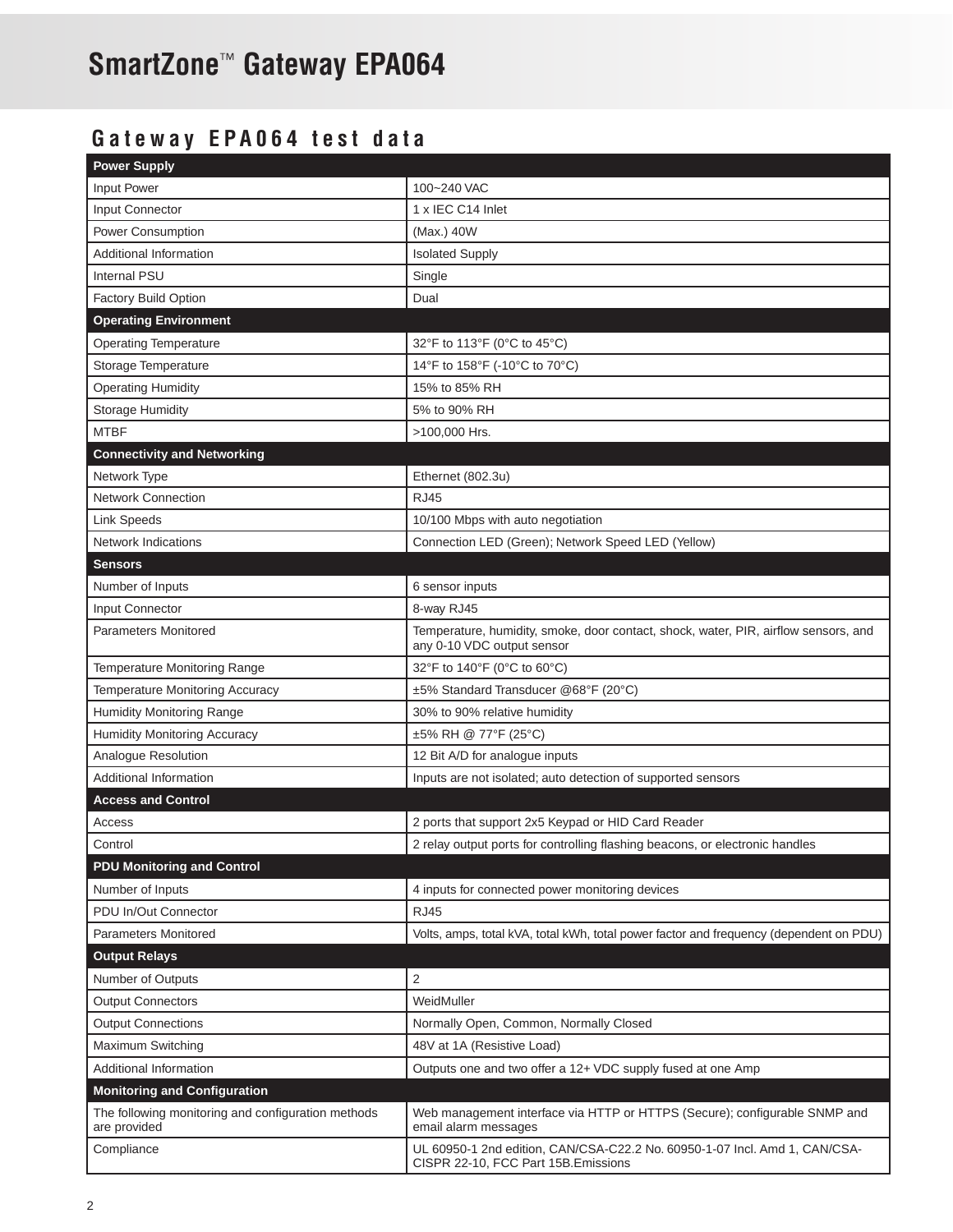# **SmartZone**™ **Gateway EPA064**

## **Gateway EPA064 test data (continued)**

| <b>LCD Status Monitor</b>                                            |                                                                                                                                               |
|----------------------------------------------------------------------|-----------------------------------------------------------------------------------------------------------------------------------------------|
| The optional backlit LCD status monitor can display<br>the following | Summary page displaying configured PDUs and inputs 1 and 2, all 6 digital inputs<br>and all 4 PDUs; alternative display via selector switches |
| The following system information is also available                   | Firmware version, IP address, sub-net mask, gateway, MAC address                                                                              |
| Additional Information                                               | Backlit, powered from unit (no additional power source required)                                                                              |
| <b>Front Panel Indicators</b>                                        |                                                                                                                                               |
| Green LED Network                                                    | Ethernet connection present (flashing indicates traffic present)                                                                              |
| Yellow LED Network Speed                                             | Off indicates 10Mbps network; On indicates 100Mbps network link                                                                               |
| Green LED CPU Status                                                 | Flash indicates correct operation of the EPA064 Gateway unit                                                                                  |
| <b>Red LED Alarm Status</b>                                          | One or more sensor input has exceeded a pre-set threshold                                                                                     |
| <b>Blue LED</b>                                                      | Internal low voltage power supply is within range                                                                                             |
| Yellow LED AC Feed A                                                 | Presence of AC Power on input Feed A                                                                                                          |
| <b>Rear Panel Indicators</b>                                         |                                                                                                                                               |
| <b>Green LED CPU Status</b>                                          | Flashing indicates PDU Expansion Units CPU alive                                                                                              |
| Blue LED Power On                                                    | Internal low voltage power supply is within range                                                                                             |
| <b>Red LED Alarm Status</b>                                          | One or more sensor input has exceeded a pre-set threshold                                                                                     |

## **part numbers**

| <b>Gateway EPA064 Devices</b> |                                                             |
|-------------------------------|-------------------------------------------------------------|
| ZAHI3-01                      | SmartZone <sup>™</sup> Gateway EPA064 - UK-IEC power cable  |
| ZAHI3-01-99                   | SmartZone <sup>™</sup> Gateway EPA064 - no power cable      |
| ZAHI3-01-NA                   | SmartZone™ Gateway EPA064 - IEC - NEMA 5-15 power cable     |
| ZAHI3-01-UNI                  | SmartZone <sup>™</sup> Gateway EPA064 - IEC-IEC power cable |
| <b>Sensors</b>                |                                                             |
| ZAPDUMOD-03                   | LCD Display Module with Selector Switches                   |
| ZAPDUMODKIT                   | External LCD Display Kit with Case Enclosure                |
| FLABEA-01                     | Flashing Beacon with No Sounder                             |
| FLABEA-02                     | Flashing Beacon with Sounder                                |
| ZEAIR-02                      | Air Flow Sensor                                             |
| ZECRDRKIT-01                  | <b>HID Access Control Card Reader</b>                       |
| ZEDIC05-01                    | Digital Input Sensor                                        |
| ZEDL05-01                     | Door Contact Sensor (micro switch type)                     |
| ZEDL05-02                     | Door Contact Sensor (magnetic type)                         |
| ZEKPKIT-01                    | Keypad Kit                                                  |
| ZEPIR-04                      | PIR Sensor                                                  |
| ZESMA05-01                    | Smoke Detector                                              |
| ZESS04-01                     | <b>Shock Sensor</b>                                         |
| ZETHL-10                      | <b>Humidity Sensor</b>                                      |
| ZETHL-11                      | Temperature/Humidity Sensor                                 |
| ZETHL-12                      | <b>Temperature Sensor</b>                                   |
| ZETHL-13                      | <b>External Temperature Sensor</b>                          |
| ZEWD3-05                      | Water Sensor (contact type)                                 |
| ZEWS-03-03                    | Water Sensor (rope type)                                    |